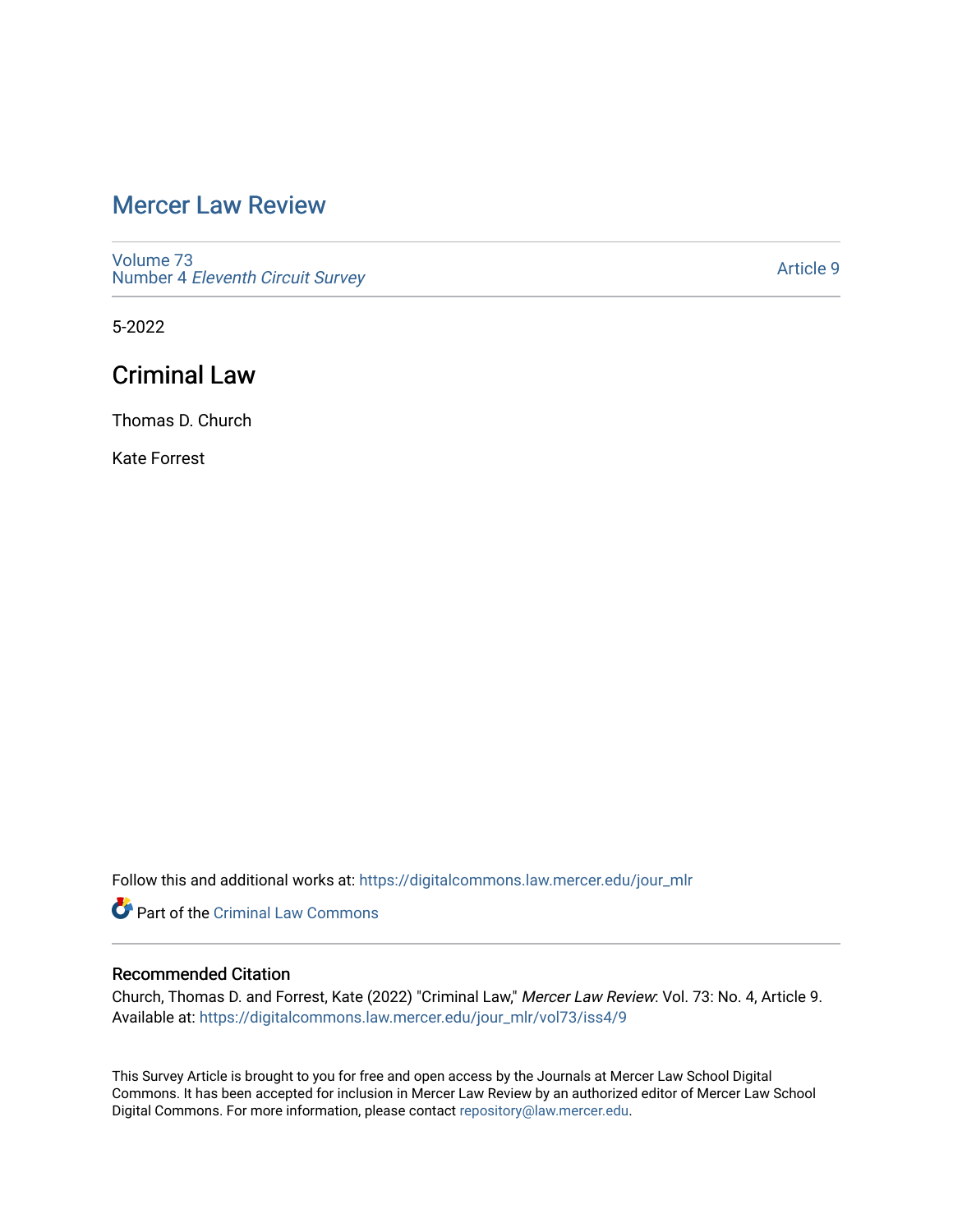# **Criminal Law**

#### **Thomas D. Church\***

### **Kate Forrest\*\***

#### I. INTRODUCTION

This Article provides a comprehensive review of the United States Court of Appeals for the Eleventh Circuit's most noteworthy criminal law opinions from 2021. Section II of this Article addresses substantive criminal offenses, such as economic crimes, drug offenses, and firearm offenses, while Section III covers criminal procedure and constitutional issues arising in criminal prosecutions. Section IV deals with the Federal Sentencing Guidelines (the Guidelines) and other sentencing issues, and Section V provides a limited review of the court's decisions in post-conviction proceedings.1

#### II. SUBSTANTIVE OFFENSES

#### *A. Drug Offenses*

The United States Court of Appeals for the Eleventh Circuit published several opinions governing drug offenses in 2021. In *United States v. Colston*<sup>2</sup> the court affirmed the defendant's conviction under the Controlled Substances Act where, despite the government and defendant's agreement to the contrary, the court held that the government did not have to prove the defendant's knowledge of the

<sup>\*</sup>Trial Attorney at Pate, Johnson & Church, LLC, Atlanta, Georgia. Emory University (B.A., 2012); University of Georgia School of Law (J.D., 2017). Member, State Bar of Georgia.

<sup>\*\*</sup>Trial Attorney at Pate, Johnson & Church, LLC, Atlanta, Georgia. University of Georgia (B.A., 2012); University of Georgia School of Law (J.D., 2017). Member, State Bar of Georgia. Tom and Kate are the authors of thefederaldocket.com, a law blog dedicated to highlighting noteworthy federal circuit court opinions and news in federal criminal law.

<sup>1.</sup> For an analysis of last year's criminal law and the Guidelines during the prior survey period, see Thomas D. Church, *Criminal Law*, *Eleventh Circuit Survey*, 72 MERCER L. REV. 967 (2021).

<sup>2.</sup> 4 F.4th 1179 (11th Cir. 2021).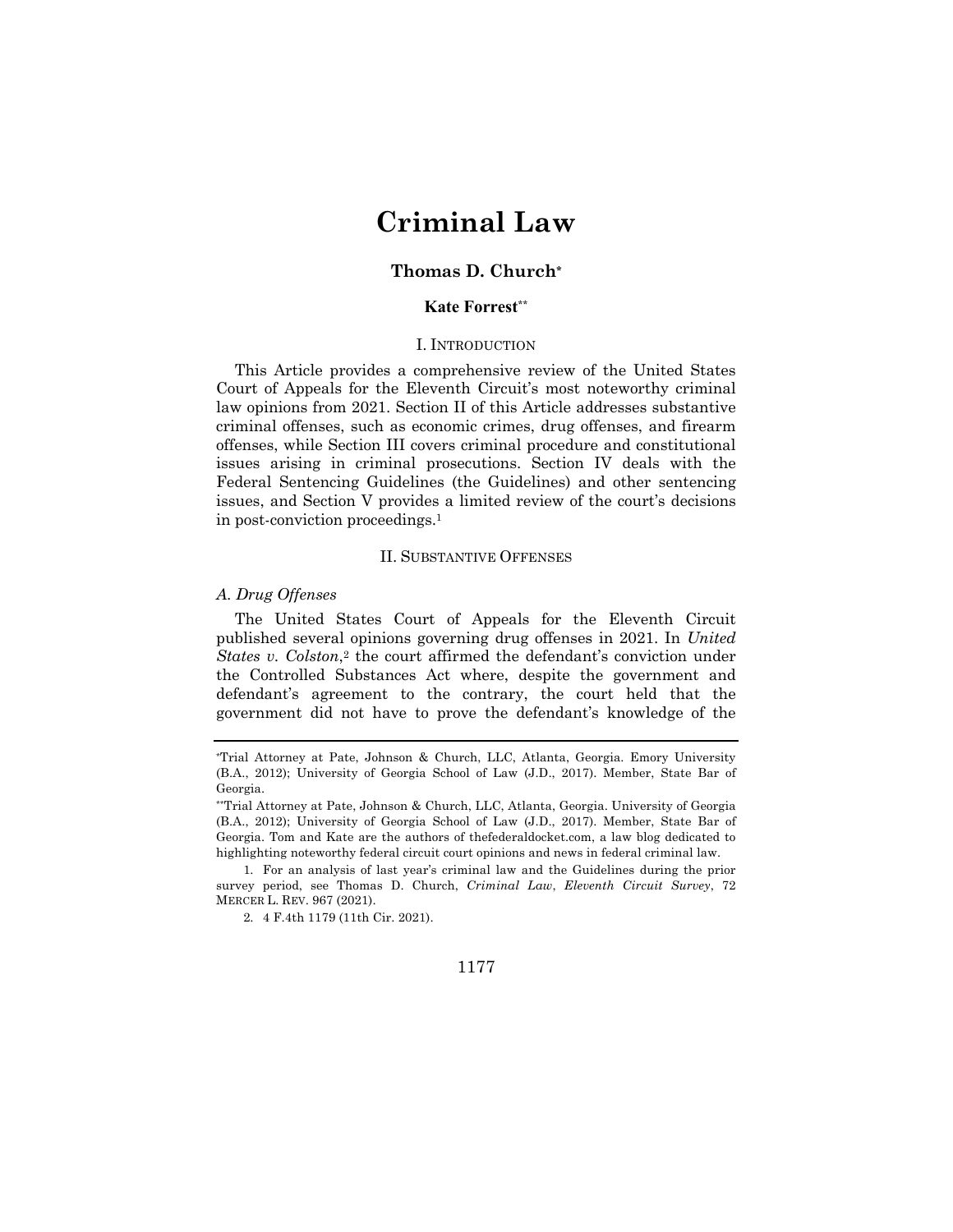specific drug she possessed even though the indictment alleged a specific type and quantity of the drug.<sup>3</sup>

The Eleventh Circuit also addressed the thorny issue of allowing law enforcement agents to testify as experts in drug cases, specifically regarding the use of coded language in intercepted phone calls discussing drugs. In *United States v. Perry*,<sup>4</sup> the court held that the agent had been properly qualified to interpret the code words, though the court cautioned against crossing the line "from interpreting coded drug language to opining about plain language, speculating, summarizing the evidence or telling the jury what inferences to draw from the conversations."5 The court also held that admission of a recorded call between the defendant and a non-testifying co-conspirator did not violate the Confrontation Clause, since the co-conspirator's hearsay statements provided context for the defendant's statements.<sup>6</sup>

Finally, in the Eleventh Circuit's split with the United States Court of Appeals for the Second Circuit's interpretation7 of the Maritime Drug Law Enforcement Act<sup>8</sup> in *United States v. Nunez*,<sup>9</sup> it held that the United States had jurisdiction over a boat that had been stopped and searched by the Coast Guard.10 The court concluded that the boat fell within the definition of a "vessel without nationality[,]" even though the occupants had not been specifically asked if they claimed any nationality, reasoning that the boat flew no flag, carried no documents or other identifying information, and no one aboard it claimed that the craft was registered to any nation.11

#### *B. Economic Offenses*

The court rendered a series of notable opinions governing fraud offenses, bribery, and other financial crimes. Regarding wire fraud offenses, the court issued several important rulings. In *United States v. Wheeler*,<sup>12</sup> the Eleventh Circuit affirmed the convictions of three defendants and reversed the United States District Court for the

<sup>3</sup>*. Id.* at 1187–89, 1193.

<sup>4.</sup> 14 F.4th 1253 (11th Cir. 2021).

<sup>5</sup>*. Id.* at 1262–65.

<sup>6</sup>*. Id.* at 1273–74.

<sup>7.</sup> United States v. Prado, 933 F.3d 121 (2d Cir. 2019).

<sup>8.</sup> 46 U.S.C. §§ 70501–70508 (2016).

<sup>9.</sup> 1 F.4th 976 (11th Cir. 2021).

<sup>10</sup>*. Id.* at 980.

<sup>11</sup>*. Id.* at 985–86.

<sup>12.</sup> 16 F.4th 805 (11th Cir. 2021).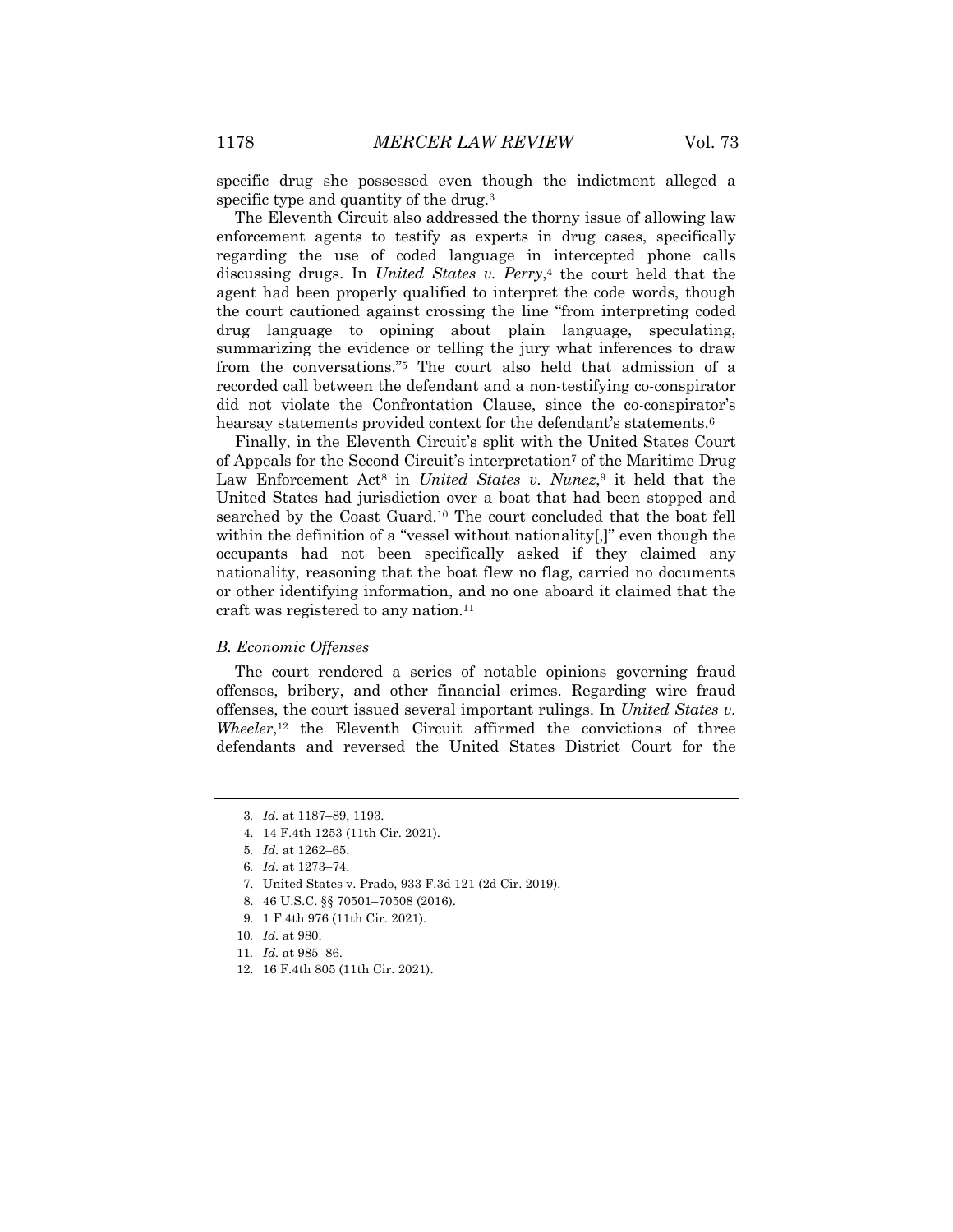Southern District of Florida's judgment of acquittal for two others.13 It held that there was sufficient evidence that the defendants had an intent to defraud, as opposed to a mere intent to deceive, in a telemarketing scheme where they misled investors regarding how much profit their company made; lied about their company's association with high-profile companies and executives; told investors that the company planned to go public; assured the investors that they were paid in stock rather than commissions on stock sales; and concealed that there would be restrictions on selling their stock.14

The Eleventh Circuit also affirmed convictions for wire fraud in *United States v. Estepa*,<sup>15</sup> holding there was sufficient evidence of a scheme to defraud where the defendants won contracting bids from their local government based on material misrepresentations that they would comply with the "prevailing local wage" requirements, despite the fact that the government did not suffer a financial loss as a result of this representation.16 In another important case, the court held that the government was able to subpoena privileged communications from a politician's attorney because the government was able to establish a "prima facie case of wire fraud" by the candidate at the time he was soliciting the attorney's advice and because there was a sufficient nexus between the communications and the alleged wire fraud scheme.<sup>17</sup>

The Eleventh Circuit issued two noteworthy opinions regarding bribery offenses. In one case involving a matter of first impression, the court held the "official act" requirement from *McDonnell v. United States*<sup>18</sup> does not apply to "[f]ederal program" bribery, namely bribery offenses involving federally funded programs.19 In another case, *United States v. Mayweather*,20 the court held the United States District Court for the Northern District of Georgia's instruction on "official act" in a Hobbs Act extortion trial, involving corrupt prison guards smuggling drugs into the prison, was reversible error where the instruction did not allow the jury to determine whether the officers wearing their uniforms during their offense amounted to an "official act."21

<sup>13</sup>*. Id.* at 811.

<sup>14</sup>*. Id.* at 811–12.

<sup>15.</sup> 998 F.3d 898 (11th Cir. 2021).

<sup>16</sup>*. Id.* at 900–01, 909–10.

<sup>17.</sup> In re Grand Jury Subpoena, 2 F.4th 1339, 1346, 1351 (11th Cir. 2021).

<sup>18.</sup> 579 U.S. 550 (2016).

<sup>19.</sup> United States v. Roberson, 998 F.3d 1237, 1247 (11th Cir. 2021).

<sup>20.</sup> 991 F.3d 1163 (11th Cir. 2021).

<sup>21</sup>*. Id.* at 1168.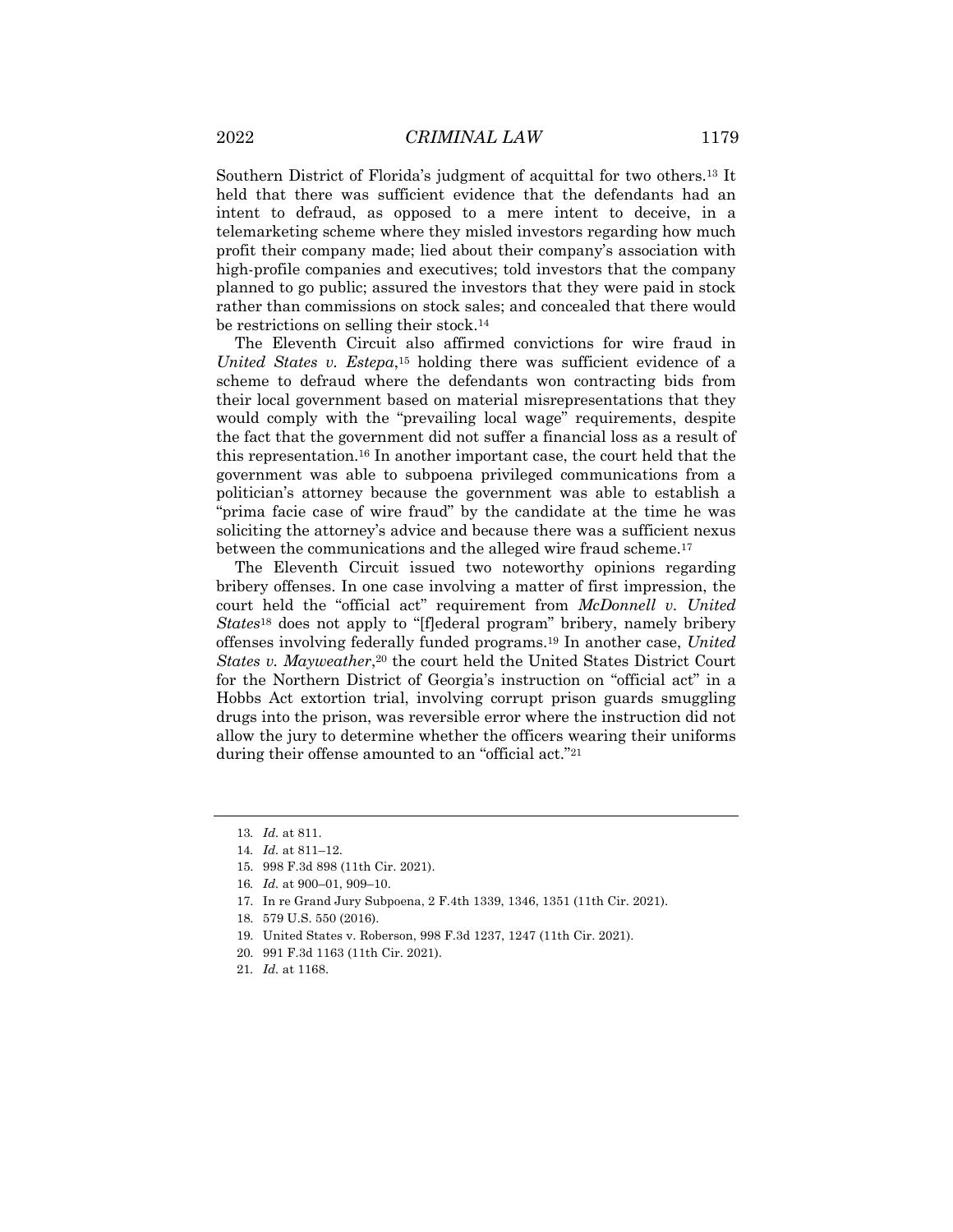Finally, the Eleventh Circuit addressed healthcare fraud in a pair of opinions. In *United States v. Abovyan*,22 it affirmed a physician's conviction for conspiracy to commit healthcare fraud based on circumstantial evidence that (1) he created standing orders resulting in his facilities ordering unnecessary lab tests three times per week per patient; (2) he presigned forms that resulted in more unnecessary testing; (3) he had different standards for uninsured patients; (4) he provided his login information and presigned prescription pads to employees who prescribed unnecessary drugs when he was not present; (5) he took no action after he was warned there were billing issues; and (6) he deferred medical decisions to the clinic's owner, who had no medical training.23

In another case involving healthcare fraud and "pill mill" charges, the Eleventh Circuit held that a defendant can be found guilty of healthcare fraud based on the defendant's knowledge or participation in the submission of medical claims relating to illegal prescriptions.24 And while the United States District Court for the Middle District of Alabama was "unquestionably wrong" in instructing the jury that the parties had stipulated to a disputed fact that they had not actually stipulated to, the court held that the stipulation did not amount to a directed verdict since the stipulation did not establish any element of the charged offenses or any facts necessary to establish any elements nor did it rise to a "constitutional violation" since the defendant was otherwise able to present their theory of defense.25

#### *C. Firearm Offenses*

The Eleventh Circuit issued several important opinions regarding firearm offenses in 2021. In *United States v. Harris*,<sup>26</sup> in a "reverse sting police corruption case," the court affirmed the drug and firearm convictions of two police officers who had served as protection for drug couriers, holding there was sufficient evidence to convict them for carrying a firearm in furtherance of drug trafficking where the officers carried their department-issued firearms while accompanying the drug couriers even though the guns were not visible.<sup>27</sup>

<sup>22.</sup> 988 F.3d 1288 (11th Cir. 2021).

<sup>23</sup>*. Id.* at 1303.

<sup>24.</sup> United States v. Akwuba, 7 F.4th 1304, 1307 (11th Cir. 2021).

<sup>25</sup>*. Id*. at 1313.

<sup>26.</sup> 7 F.4th 1276 (11th Cir. 2021).

<sup>27</sup>*. Id.* at 1281–82.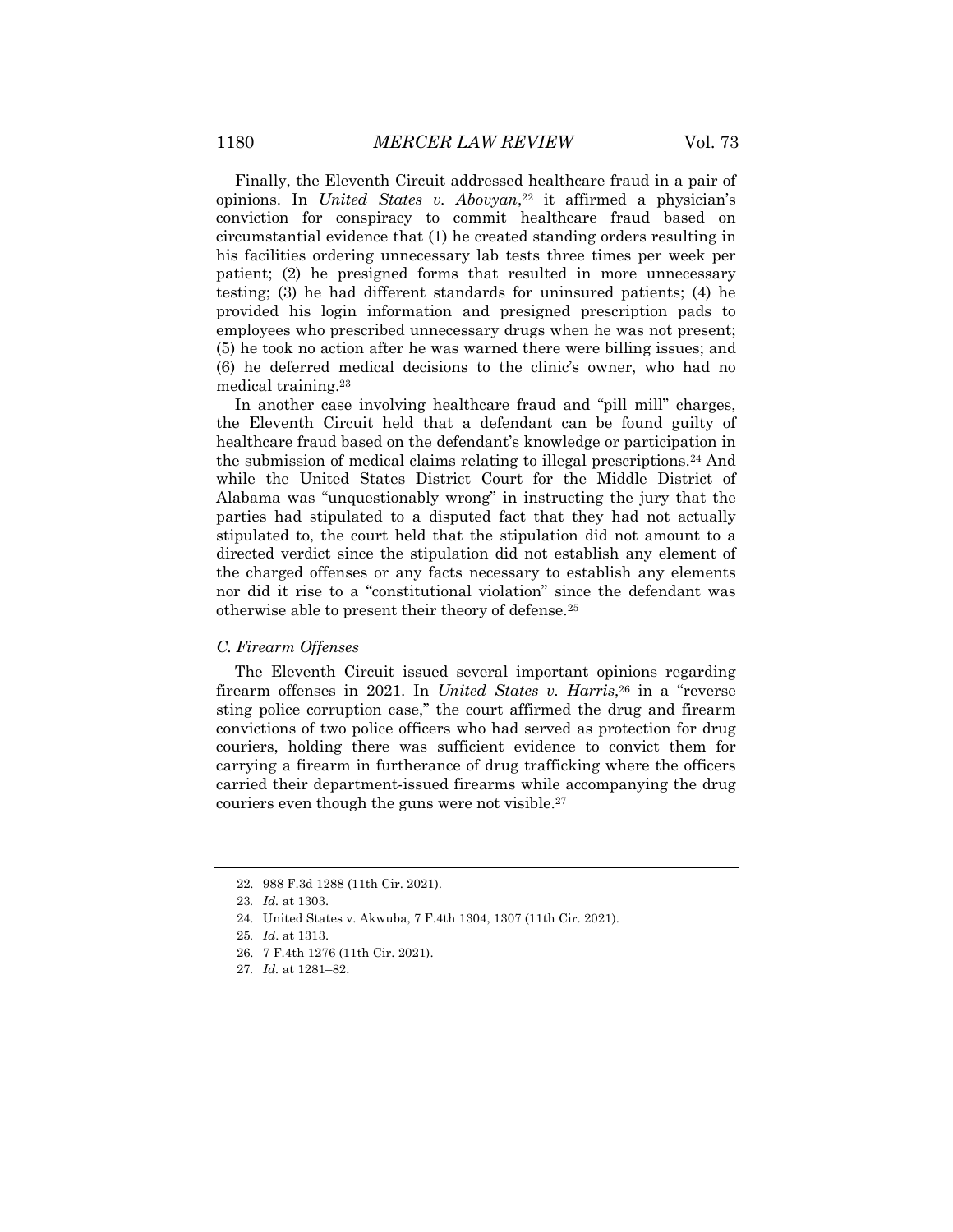In cases involving possession of a firearm by a convicted felon, the Eleventh Circuit continued adapting its case law to the Supreme Court's decision in *Rehaif v. United States*.28 In *United States v. Roosevelt Coats*,29 the court held that it was plain error for the United States District Court for the Middle District of Georgia to accept the defendant's guilty plea without informing him the government had to prove that he knew he was a felon but concluded this was not a "structural error[,]" and the defendant failed to show he would not have pleaded guilty had he been advised of the government's burden.30 In another case, the court upheld an indictment against the defendant's challenge that an indictment alleging a violation of Title 18  $\S 922(g)$  of the United States Code<sup>31</sup> must also mention Title 18  $\S 924(a)(2),$ <sup>32</sup> which sets out the penalties for violating section  $922(g).$ <sup>33</sup>

The court also addressed sentencing issues in firearm cases. In *United States v. Matthews*,<sup>34</sup> it held, as a matter of first impression, that the enhancement under Section  $2K2.1(a)(3)$  of the United States Sentencing Guidelines<sup>35</sup> for an offense involving a "semiautomatic firearm capable of accepting a large capacity magazine" was warranted in a case where the defendant attempted to purchase a rifle "which comes standard with a magazine of 30 rounds."36 In *United States v. Montenegro*,37 the Eleventh Circuit affirmed the United States District Court for the Middle District of Florida's decision to apply a firearms enhancement under Section 2D1.1(b)(1) of the United States Sentencing Guidelines38 over the objections of not only the defendant but also the government, holding that the presence of a bolt-action rifle at the defendant's residence, where drug evidence was found, shifted the burden to the defendant to negate a connection between the rifle and his drug charge, which he did not do.39

<sup>28.</sup> 139 S.Ct. 2191 (2019).

<sup>29.</sup> 8 F.4th 1228 (11th Cir. 2021).

<sup>30</sup>*. Id.* at 1235–38.

<sup>31.</sup> 18 U.S.C. § 922(g) (2015).

<sup>32.</sup> 18 U.S.C. § 924(a)(2) (2018).

<sup>33.</sup> United States v. Leonard, 4 F.4th 1134, 1142–43 (11th Cir. 2021).

<sup>34.</sup> 3 F.4th 1286 (11th Cir. 2021).

<sup>35.</sup> U.S. SENT'G GUIDELINES MANUAL § 2K2.1(a)(3) (U.S. SENT'G COMM'N 2018).

<sup>36</sup>*. Matthews*, 3 F.4th at 1287–88, 1290–91, 1299.

<sup>37.</sup> 1 F.4th 940 (11th Cir. 2021).

<sup>38.</sup> U.S. SENT'G GUIDELINES MANUAL § 2D1.1(b)(1) (U.S. SENT'G COMM'N 2018).

<sup>39</sup>*. Montenegro*, 1 F.4th at 945, 947–48.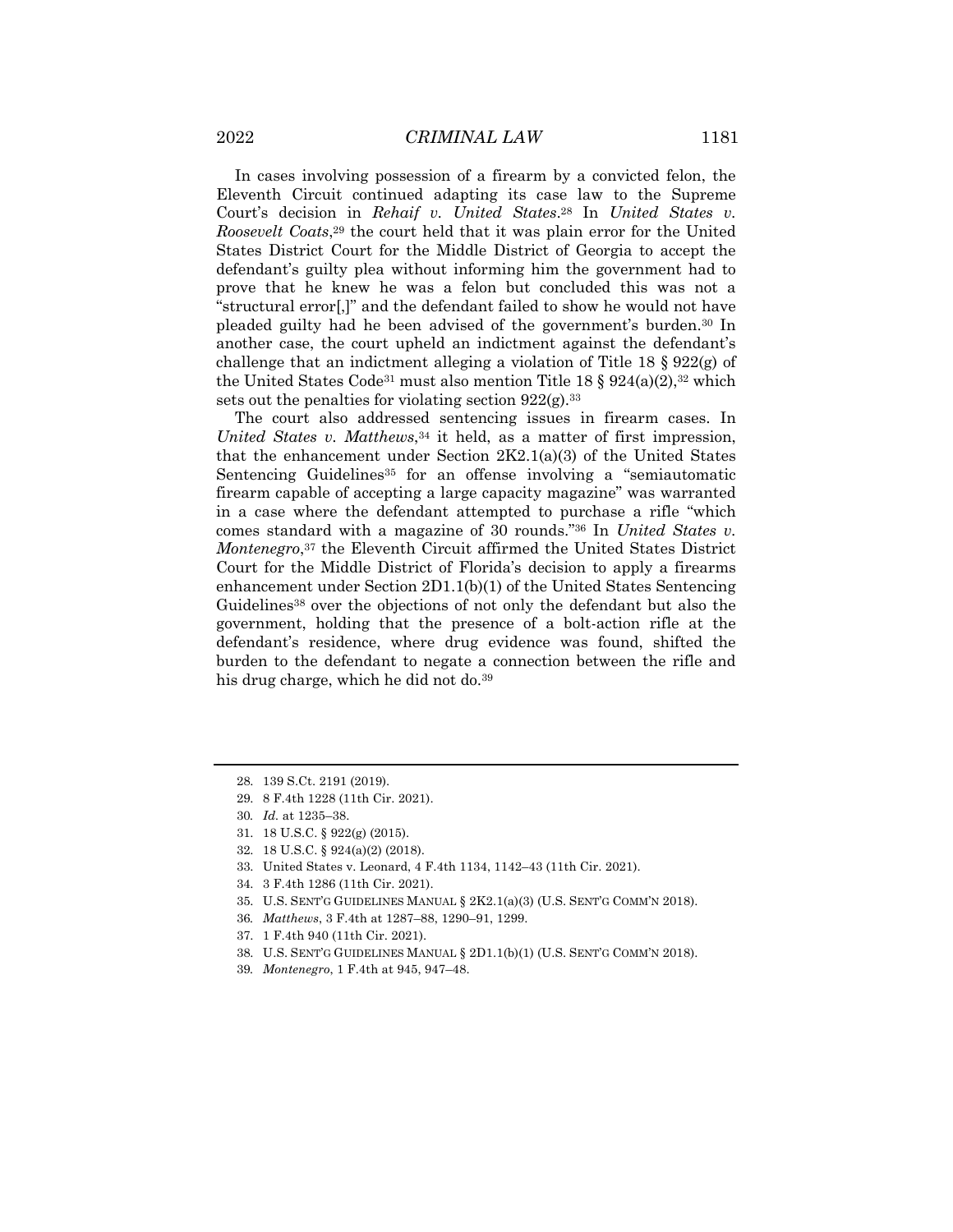The Eleventh Circuit published several notable opinions relating to cases involving child pornography. In *United States v. Phillips*,40 for example, the court affirmed a defendant's conviction for production of child pornography, holding that the United States District Court for the Northern District of Florida did not constructively amend the indictment when it instructed the jury that it did not have to find that the defendant knew the victim's age to convict, since this is not an element of production under Title  $18 \tbinom{2251}{4}$  of the United States Code.<sup>41</sup>

In *United States v. Litzky*,<sup>42</sup> the court affirmed the defendantmother's conviction for production of child pornography, holding that the United States District Court for the Middle District of Florida properly excluded the defendant's expert testimony that the defendant's intellectual disability, coupled with a history of victimization, made her extremely vulnerable and that she would not have produced the pornographic content absent the defendant-father's manipulation.43 The court held that such testimony would have been irrelevant and was not trustworthy.44

The Eleventh Circuit also addressed several sentencing issues in child pornography cases. In *United States v. Dominguez*,45 the court considered for the first time whether, as the United States Court of Appeals for the Seventh Circuit has held, "sexual activity" under Section  $2G2.2(b)(5)$  of the United States Sentencing Guidelines<sup>46</sup> requires physical contact.47 The court concluded that "sexual activity" under the Guidelines and Title  $18 \t3 2422(b)$  of the United States Code "does not require actual or attempted physical contact."48 Regarding the enhancement under Section 2G2.1(b)(5) of the United States Sentencing Guidelines,<sup>49</sup> which applies when the minor victim is "in the custody, care, or supervisory control of the defendant," the court held in *United States v. Isaac*<sup>50</sup> that the enhancement applied where the defendant was akin to a "temporary caretaker" with "caretaking responsibilities"

48*. Id.*

<sup>40.</sup> 4 F.4th 1171 (11th Cir. 2021).

<sup>41</sup>*. Id.* at 1175, 1178; 18 U.S.C. § 2251 (2008).

<sup>42.</sup> 18 F.4th 1296 (11th Cir. 2021).

<sup>43</sup>*. Id.* at 1299, 1304–05.

<sup>44</sup>*. Id.* at 1304.

<sup>45.</sup> 997 F.3d 1121 (11th Cir. 2021).

<sup>46.</sup> U.S. SENT'G GUIDELINES MANUAL § 2G2.2(b)(5) (U.S. SENT'G COMM'N 2018).

<sup>47</sup>*. Dominguez*, 997 F.3d at 1123.

<sup>49.</sup> U.S. SENT'G GUIDELINES MANUAL § 2G2.1(b)(5) (U.S. SENT'G COMM'N 2018).

<sup>50.</sup> 987 F.3d 980 (11th Cir. 2021).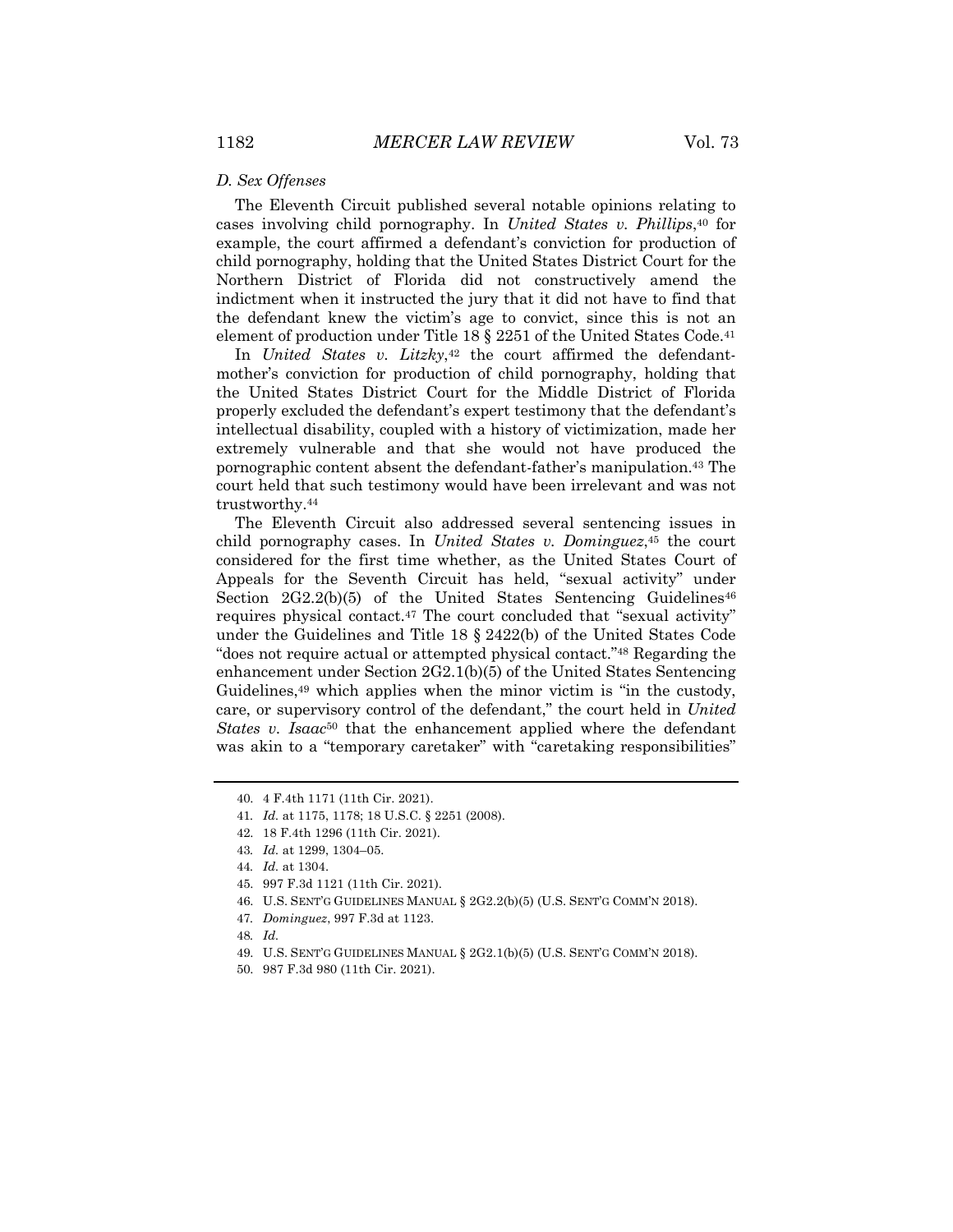for the victim after he agreed to house the victim and her family and was providing them with "basic living necessities."51

In *United States v. Kushmaul*,52 in applying the categorical approach under the plain error standard of review, the court held that a defendant's prior conviction under Fla. Stat.  $\S 827.071(3)^{53}$  constituted a prior conviction of "aggravated sexual abuse, sexual abuse, or abusive sexual conduct involving a minor or ward" sufficient to trigger the enhanced mandatory minimum sentence under Title 18 § 2252(b)(1) of the United States Code.54

Finally, the court addressed restitution in child pornography cases, holding in *United States v. Williams*<sup>55</sup> that the United States District Court for the Southern District of Florida was required to award the victim restitution even after she stated that she did not want it—given the terms of the Trafficking Victims Protection Act.56

#### *E. Immigration Offenses*

The Eleventh Circuit issued two important opinions interpreting Title 18  $\S$  1546(a) of the United States Code,<sup>57</sup> which prohibits the possession of a forged "document prescribed by statute or regulation for entry into or as evidence of authorized stay or employment in the United States."58 In *United States v. Chinchilla*<sup>59</sup> and *United States v. Maradiaga*,<sup>60</sup> the defendants were each charged with violations of section 1546(a) for possessing forged "orders of supervision," which are forms issued by United States Immigration and Customs Enforcement that permit an unlawful alien's release from custody subject to conditions pending their removal.61 Affirming the defendant's conviction in one case and reversing dismissal of the indictment in the other, the Eleventh Circuit held that an "order of supervision" is properly within the class of documents covered by section 1546(a) because the form

- 54*. Kushmaul*, 984 F.3d at 1364–67; 18 U.S.C. § 2252(b)(1) (2012).
- 55. 5 F.4th 1295 (11th Cir. 2021).
- 56*. Id.* at 1304, 1306, 1309.
- 57. 18 U.S.C. § 1546(a) (2002).
- 58*. Id.*
- 59. 987 F.3d 1303 (11th Cir. 2021).
- 60. 987 F.3d 1315 (11th Cir. 2021).
- 61*. Chinchilla*, 987 F.3d at 1305, 1309; *Maradiaga*, 987 F.3d at 1319.

<sup>51</sup>*. Id.* at 991–93.

<sup>52.</sup> 984 F.3d 1359 (11th Cir. 2021).

<sup>53.</sup> FLA. STAT. § 827.071(3) (2012).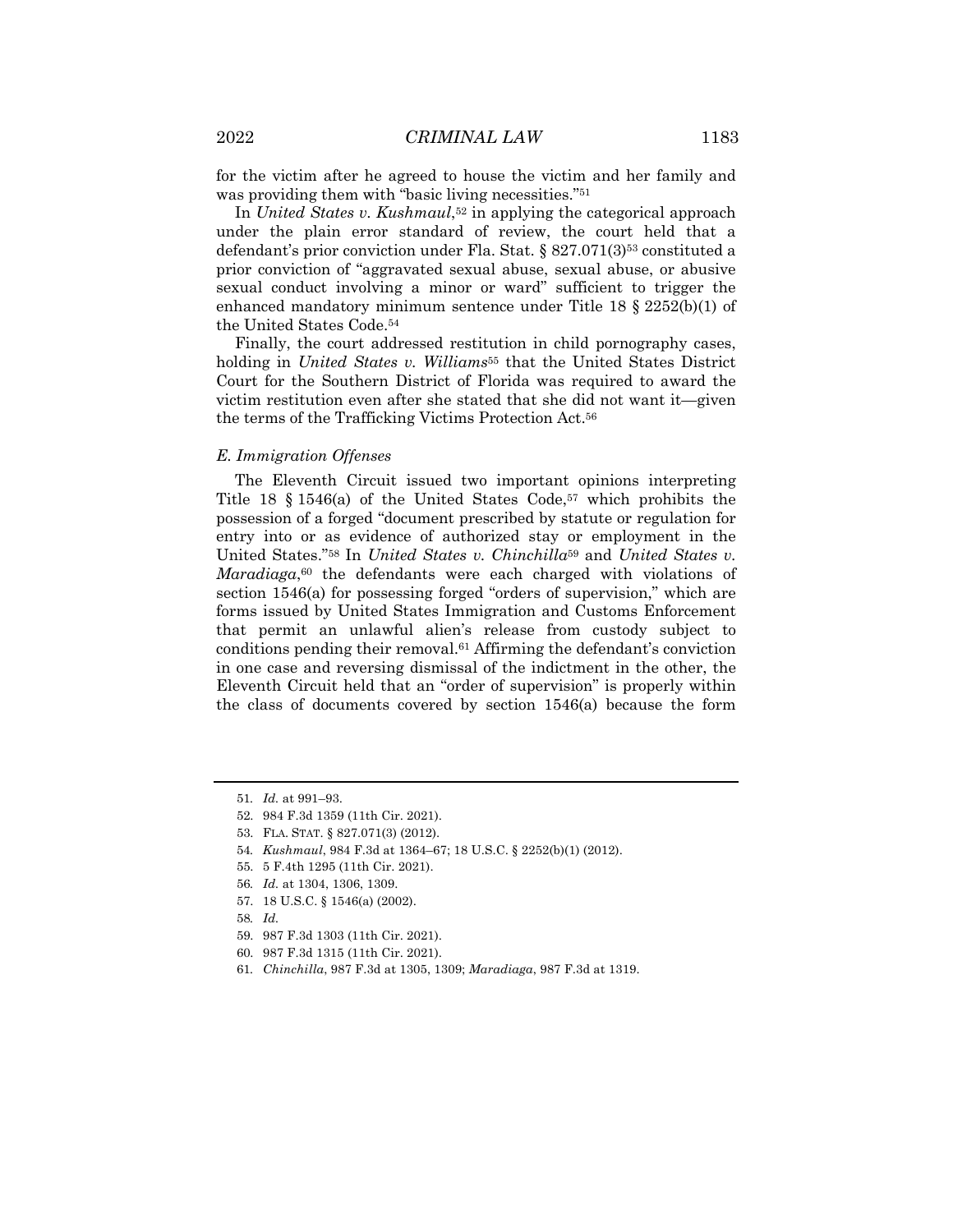provides "evidence of authorized stay in the United States"—even though such an authorized stay is temporary.62

The court also considered sentencing issues arising in illegal reentry cases. In *United States v. Osorto*,<sup>63</sup> the court upheld the defendant's enhancements for illegal reentry as a previously-convicted felon, rejecting the defendant's argument that this guideline violated the equal protection rights of non-citizens.64 The court agreed that Title 28 § 994(d) of the United States Code65 prohibits courts from considering a defendant's national origin but reasoned that "alienage—not being a citizen of the United States—differs from national origin, [namely,] the particular country in which one was born."66

#### *F. The Armed Career Criminal Act, Terrorism Offenses, and Other Violent Crimes*

The court continued interpreting the proper application and scope of the Armed Career Criminal Act (ACCA)67 in 2021. In *United States v. Dudley*,68 for example, the court held that a district court considering a defendant's prior convictions may rely on the prosecutor's proffered factual basis during the defendant's previous plea proceeding to determine whether the defendant's predicate offenses were committed on different occasions from one another.69 However, the court indicated there must be some evidence of "confirmation of the factual basis for the plea by the defendant—be it express or implicit confirmation."70

The court also held that a prior conviction for aggravated assault under Georgia law is not a prior conviction for a "violent felony" under the ACCA,71 while a conviction under Virginia law for possession of cocaine with intent to distribute was a "serious drug offense" under the ACCA even though the defendant had merely been "sharing" the drugs with another.<sup>72</sup> As a matter of first impression, the court also held in *United States v. Sharp*<sup>73</sup> that the government did not waive its

- 71. United States v. Carter, 7 F.4th 1039, 1041, 1045–46 (11th Cir. 2021).
- 72. United States v. Stancil, 4 F.4th 1193, 1197–98 (11th Cir. 2021).

<sup>62</sup>*. Chinchilla*, 987 F.3d at 1307, 1315; *Maradiaga*, 987 F.3d at 1321.

<sup>63.</sup> 995 F.3d 801 (11th Cir. 2021).

<sup>64</sup>*. Id.* at 821–22.

<sup>65.</sup> 28 U.S.C. § 994(d) (2006).

<sup>66</sup>*. Osorto*, 995 F.3d at 822.

<sup>67.</sup> 18 U.S.C. § 924(e)(1) (2018).

<sup>68.</sup> 5 F.4th 1249 (11th Cir. 2021).

<sup>69</sup>*. Id.* at 1261–63.

<sup>70</sup>*. Id*. at 1262.

<sup>73.</sup> 21 F.4th 1282 (11th Cir. 2021).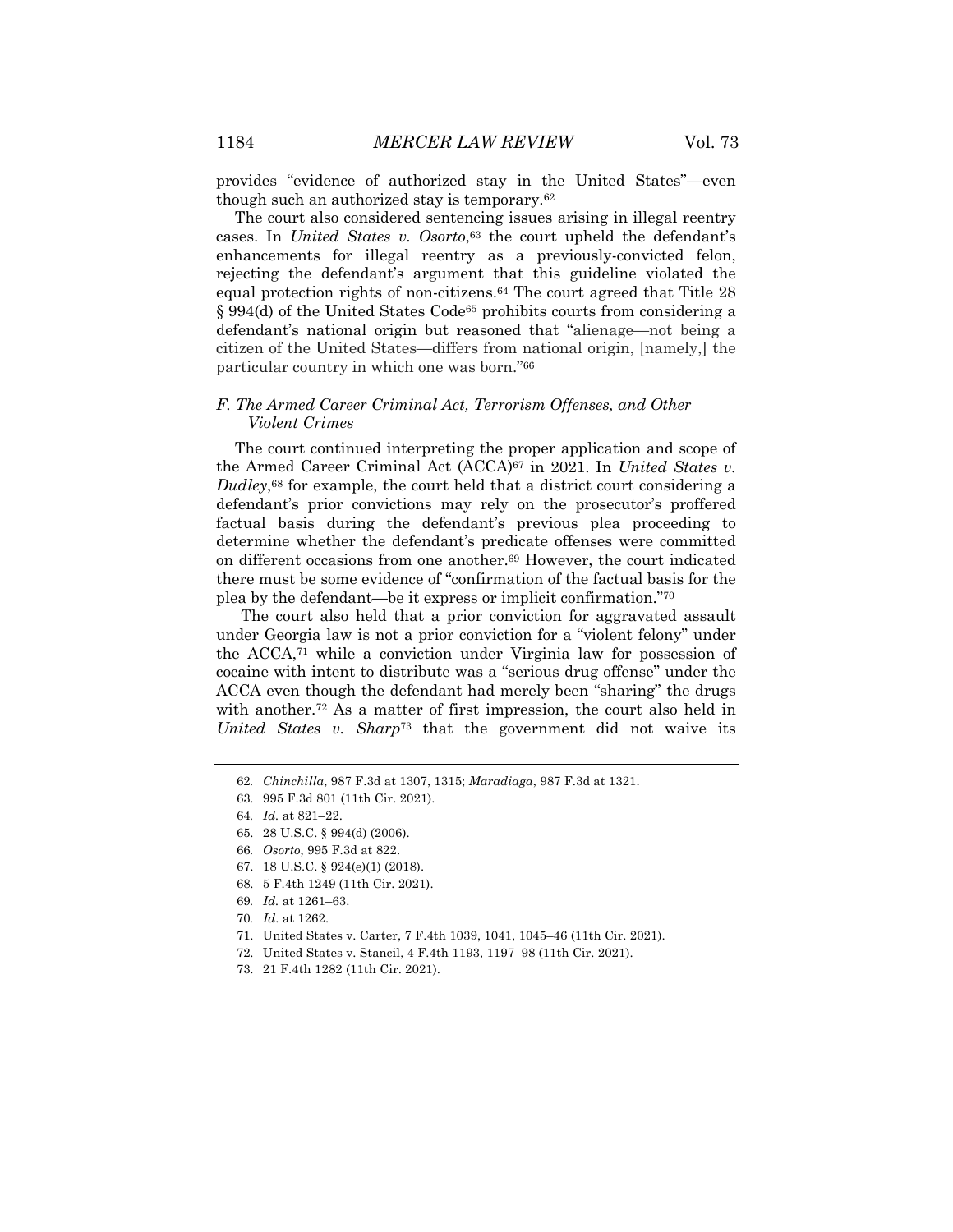argument that the defendant's prior conviction for terroristic threats under Georgia law qualified as a predicate offense where "the argument was foreclosed by binding precedent at the time of sentencing and the change in law occurred within the time to file a notice of appeal."74

The court also published important opinions relating to terrorism and other similar offenses. In *United States v. Arcila Ramirez*,75 the court held as a matter of first impression that the government must prove that a defendant's offense was planned "to influence or affect the conduct of government by intimidation or coercion," even if that was not the defendant's "personal motive," to satisfy the "calculated" prong under Title 18 § 2332b of the United States Code,76 the statute defining a "federal crime of terrorism."77

In *United States v. Grady*,78 a case involving a group of religious activists opposed to nuclear weapons who snuck onto a naval installation, the court affirmed their convictions for destruction of government property and trespass, rejecting their argument that their charges should have been dismissed under the Religious Freedom Restoration Act (RFRA).79 In another matter of first impression in *United States v. Fleury*,<sup>80</sup> the court held that the Federal Stalking Statute81 was not facially overbroad.82 Nor was it unconstitutionally applied to the defendant's case, which involved the defendant sending threatening and intimidating messages to the family and loved ones of victims killed in the school shooting in Parkland, as these were "true threats" not related to a matter of public concern.83

#### *G. Computer Crimes*

The Eleventh Circuit's prior decision in *United States v. Van Buren*<sup>84</sup> was reversed by the Supreme Court on June 3, 2021.85 Back before the Eleventh Circuit, the court adopted the Supreme Court's holding that a

78. 18 F.4th 1275 (11th Cir. 2021).

- 84. 940 F.3d 1192 (11th Cir. 2019), *rev'd*, 131 S. Ct. 1648 (2021).
- 85. 141 S.Ct. 1648 (2021).

<sup>74</sup>*. Id.* at 1288.

<sup>75.</sup> 16 F.4th 844 (11th Cir. 2021).

<sup>76.</sup> 18 U.S.C. § 2332b (2015).

<sup>77</sup>*. Arcila Ramirez*, 16 F.4th at 848, 854–55.

<sup>79</sup>*. Id.* at 1280–81.

<sup>80.</sup> 20 F.4th 1353 (11th Cir. 2021).

<sup>81.</sup> 18 U.S.C. § 2261A(2)(B) (2020).

<sup>82</sup>*. Fleury*, 20 F.4th at 1363.

<sup>83</sup>*. Id*. at 1366.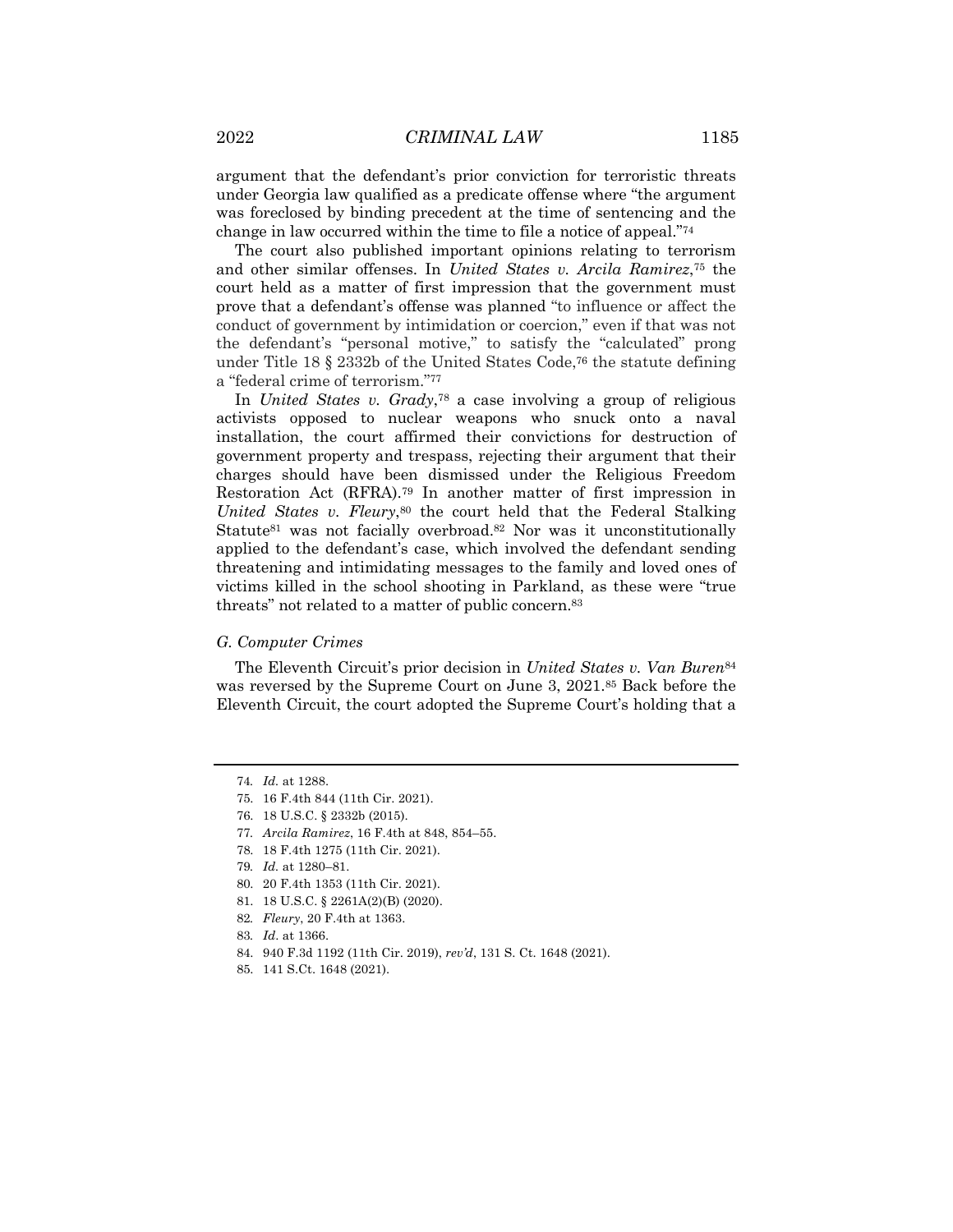person only violates Title  $18 \t{5} 1030$  of the United States Code,  $86$  the Computer Fraud Statute, if a person accesses a computer without authorization or "accesses a computer with authorization but then obtains information located in particular areas of that computer—such as files, folders, or databases—that are off limits to him."87 The court accepted that section 1030 does not apply to defendants "who, like Van Buren, have improper motives for obtaining information that is otherwise available to them."88

#### III. FOURTH AMENDMENT ISSUES AND FEDERAL CRIMINAL PROCEDURE

#### *A. The Fourth Amendment*

The Eleventh Circuit issued several significant opinions dealing with the Fourth Amendment in 2021. Headlining these cases was *United States v. Watkins*<sup>89</sup> where the court, sitting en banc, held that the government must show by a preponderance of the evidence that evidence subject to suppression would ultimately have been discovered anyway to trigger the inevitable discovery exception to the exclusionary rule.90

In *United States v. Braddy*,<sup>91</sup> the court upheld a traffic stop where officers searched the defendant's car after observing two drug detection dogs briefly exhibit unusual behavior around the defendant's vehicle, even though the dogs did not give a "final response" or alert, and the defendant had an expert testify that the dogs' behavior was not reliable enough to establish probable cause.92 Concurring in part and dissenting in part, Judge Rosenbaum concluded that the officers' observations of the dogs' behavior were "closer to the kind of 'inarticulate hunches' that the Fourth Amendment forbids."93

The court upheld another vehicle search in *United States v. Isaac*, where officers seized the defendant's phone, which was later found to contain child abuse images, from his car during a "routine inventory search" of his vehicle after it was impounded.94 The court rejected the defendant's argument that the phone must be suppressed because the

<sup>86.</sup> 18 U.S.C. § 1030 (2020).

<sup>87.</sup> United States v. Van Buren, 5 F.4th 1327, 1327 (11th Cir. 2021).

<sup>88</sup>*. Id*.

<sup>89.</sup> 10 F.4th 1179 (11th Cir. 2021) (en banc).

<sup>90</sup>*. Id.* at 1181, 1185.

<sup>91.</sup> 11 F.4th 1298 (11th Cir. 2021).

<sup>92</sup>*. Id.* at 1306, 1312–13.

<sup>93</sup>*. Id*. at 1315 (Rosenbaum, J., concurring in part and dissenting in part).

<sup>94</sup>*. Isaac*, 987 F.3d at 984.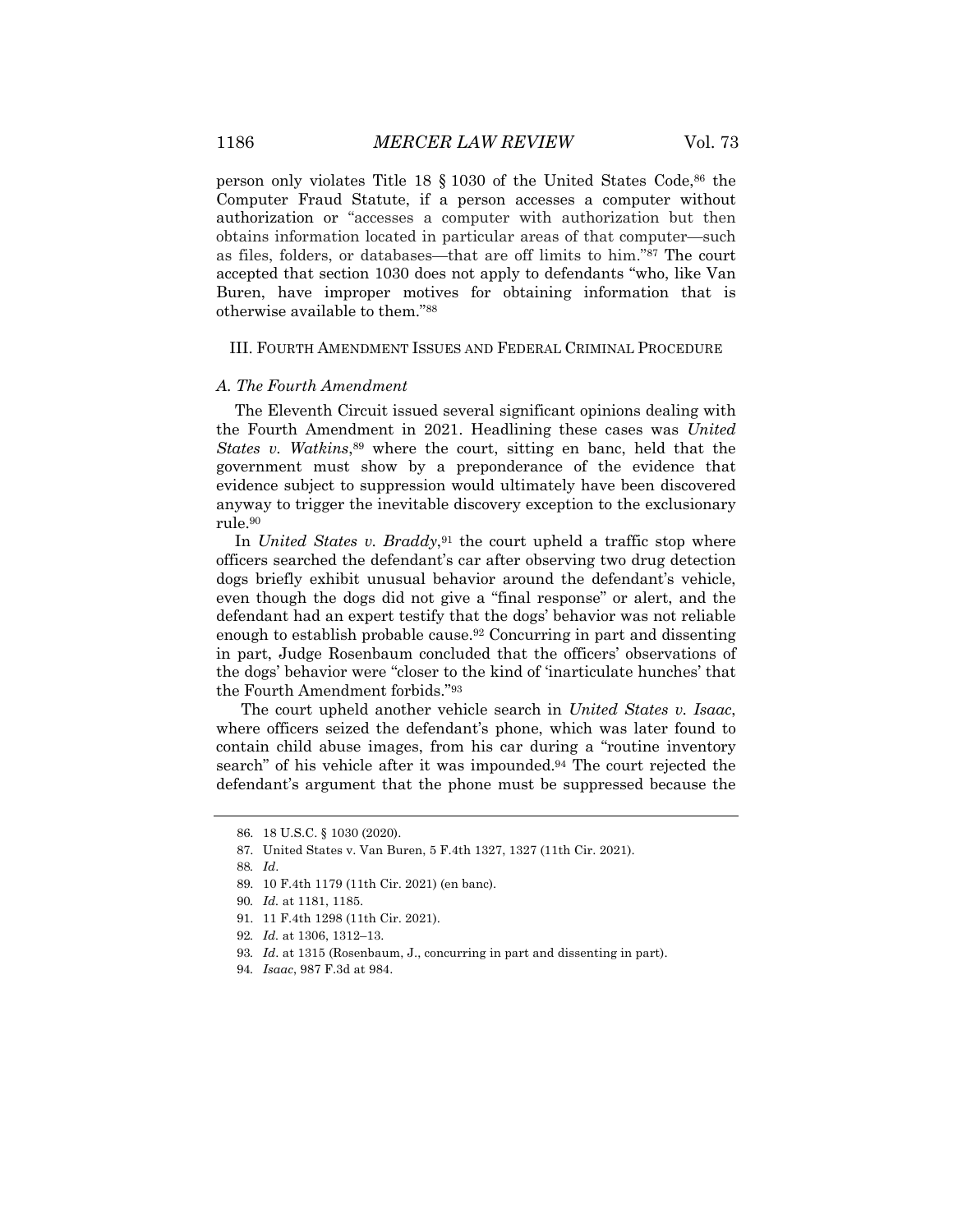officers did not give him a chance to have someone retrieve his vehicle as an alternative to impoundment, contrary to their department's policy, holding that the United States District Court for the Middle District of Florida did not clearly err in crediting the officer's testimony that the "alternatives to impoundment" were impractical.95

Finally, the Eleventh Circuit provided a reminder of the power of the good faith exception under *United States v. Leon*,96 holding in *United States v. Morales*<sup>97</sup> that, even assuming the magistrate judge erred in issuing a search warrant based on officers finding small amounts of marijuana during two close-in-time trash pulls, the officers reasonably relied on the warrant, rendering suppression unwarranted.98

#### *B. Criminal Procedure*

In cases dealing with procedural issues, the Eleventh Circuit issued two noteworthy opinions relating to juror disqualification. After rehearing the case en banc in *United States v. Brown,*<sup>99</sup> the court vacated a defendant's convictions and remanded for a new trial after the United States District Court for the Middle District of Florida dismissed a juror for stating, shortly after the start of deliberations, that the Holy Spirit had told him the defendant was not guilty.100 The court reasoned that this statement did not categorically disqualify the juror since jurors may consult their religious beliefs so long as they do not contradict the law, and the record here otherwise established a substantial possibility that the juror was rendering proper jury service.<sup>101</sup>

In *United States v. Pendergrass*,102 the court affirmed the defendant's conviction, finding no error in the United States District Court for the Northern District of Georgia's refusal to excuse a juror for cause based on her employment as a Georgia probation officer, though Title 28 § 1863(b)(6) of the United States Code103 bars members of the "police departments of any State" or subdivision thereof from jury service.104 Though Georgia law gives probation officers arrest powers and requires

97. 987 F.3d 966 (11th Cir. 2021).

- 102. 995 F.3d 858 (11th Cir. 2021).
- 103. 28 U.S.C. § 1863(b)(6) (1992).
- 104*. Pendergrass*, 995 F.3d at 871.

<sup>95</sup>*. Id*. at 989–90.

<sup>96.</sup> 468 U.S. 897 (1984).

<sup>98</sup>*. Id.* at 972, 974–76.

<sup>99.</sup> 996 F.3d 1171 (11th Cir. 2021).

<sup>100</sup>*. Id.* at 1175.

<sup>101</sup>*. Id.* at 1194.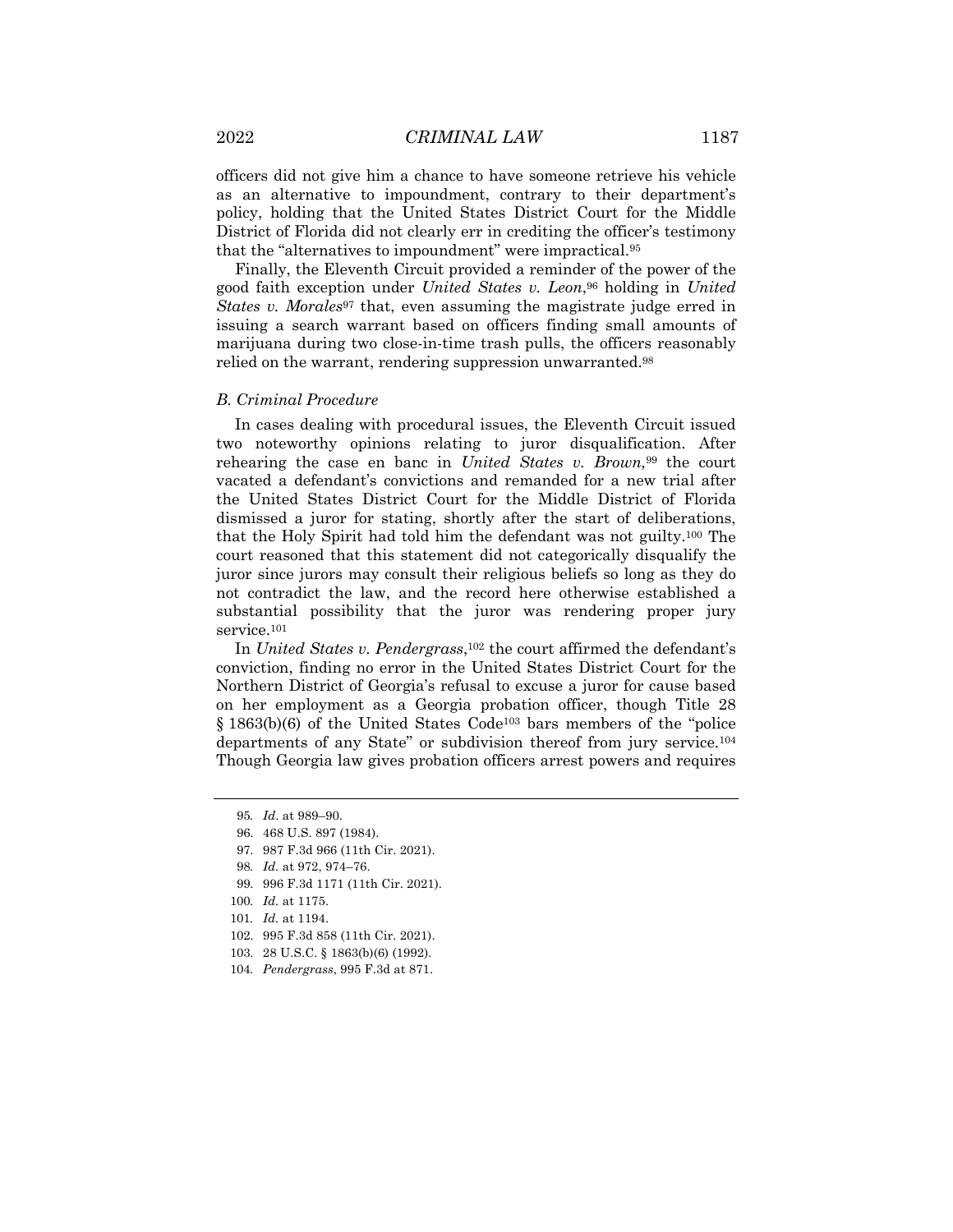them to be Georgia Peace Officer Standards and Training Council (POST) certified, the court concluded probation officers are nevertheless not "members of . . . police departments" under the plain language of the statute.105

The Eleventh Circuit also issued a significant opinion regarding the defense of entrapment. In *Mayweather*, the court held the defendants were entitled to jury instructions on entrapment where they met the "light" standard of proving government inducement.<sup>106</sup> In that case, undercover government agents persuaded prison guards to help smuggle drugs into prisons by promising them more money, minimizing their chances of getting caught, and doing so despite some hesitation by the defendant.107 Conversely, in *United States v. Cannon*,108 the court held the government's actions did not amount to entrapment or "outrageous government conduct" where the government presented the defendants with an "opportunity to rob a stash house," but the defendants were involved in planning and executing the robbery.109

#### IV. FEDERAL SENTENCING

The Eleventh Circuit decided several noteworthy cases involving the proper application of the Guidelines and other important sentencing issues. Of particular note for federal practitioners, the court published two opinions regarding the "safety valve" under Title 18 § 3553(a) of the United States Code,<sup>110</sup> which allows courts to sentence qualifying defendants under the mandatory minimum in drug cases and which was recently expanded under the First Step Act of 2018.<sup>111</sup>

In *United States v. Garcon*,<sup>112</sup> the court considered the proper interpretation of the expanded safety valve under Title 18 § 3553(f) of the United States Code,113 which states that defendants may qualify for the safety valve if, among other criteria, they do not have "(A) more than 4 criminal history points, excluding any criminal history points resulting from a 1-point offense, as determined under the sentencing guidelines; (B) a prior 3-point offense, as determined under the sentencing guidelines; *and* (C) a prior 2-point violent offense, as

- 111*. Id.*
- 112. 997 F.3d 1301 (11th Cir. 2021).
- 113. 18 U.S.C. § 3553(f) (2018).

<sup>105</sup>*. Id.* at 871–72.

<sup>106</sup>*. Mayweather*, 991 F.3d at 1177–79.

<sup>107</sup>*. Id*. at 1168–69.

<sup>108.</sup> 987 F.3d 924 (11th Cir. 2021).

<sup>109</sup>*. Id*. at 942.

<sup>110.</sup> 18 U.S.C. § 3553(a) (2018).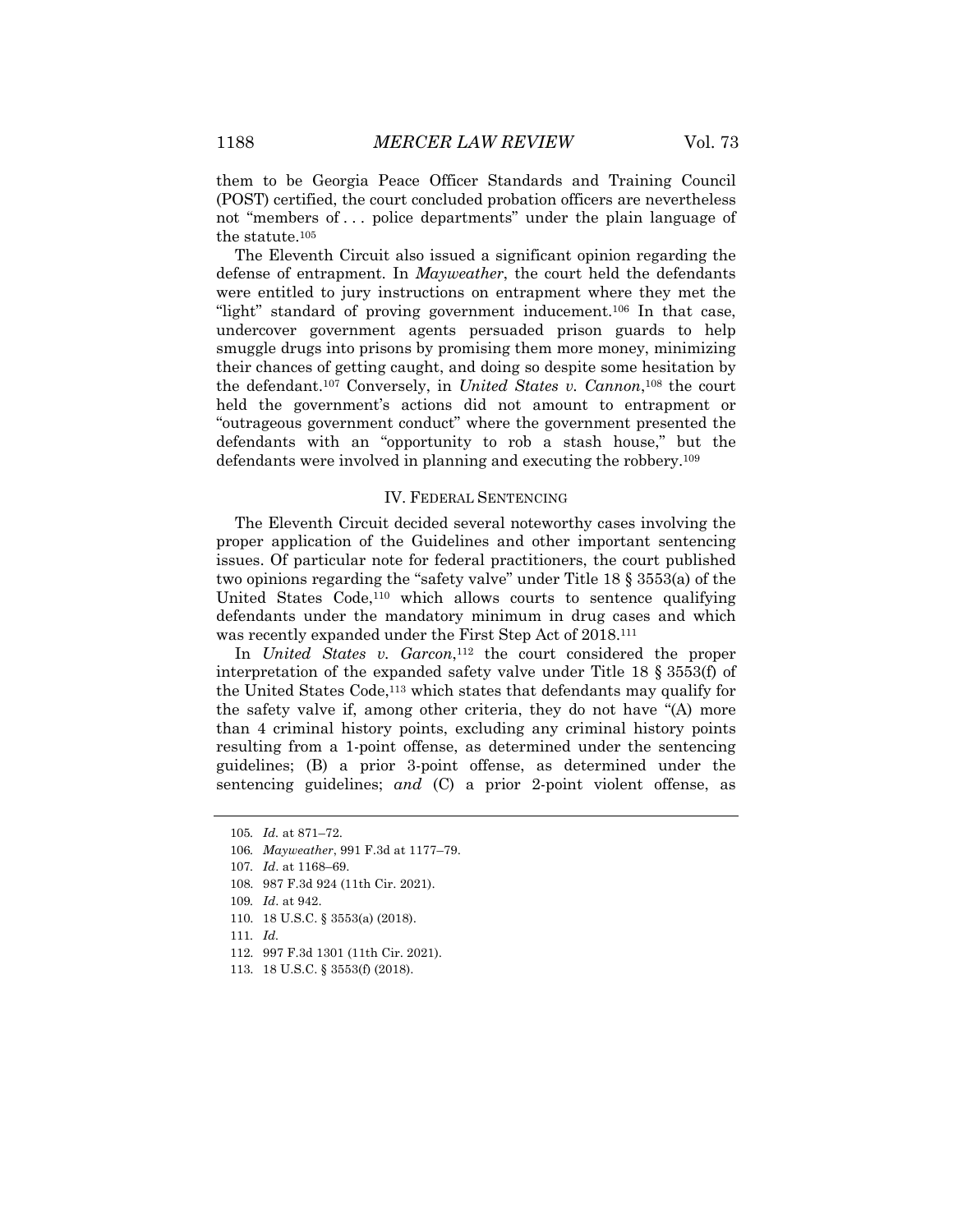determined under the sentencing guidelines[,]" concluding that these provisions must be read disjunctively despite the use of the word "and."114 Otherwise, as the government noted, this provision would bar very few defendants.115 The decision would have created a circuit split based on the United States Court of Appeals for the Ninth Circuit's contrary holding in *United States v. Lopez*,<sup>116</sup> but the Eleventh Circuit subsequently vacated the opinion and agreed to consider the issue sitting en banc.<sup>117</sup>

Regarding the safety valve under the Guidelines, the court reiterated in *United States v. Carrasquillo*<sup>118</sup> that there are different standards for applying the gun enhancement under section  $2D1.1(b)(1)$  and the safety valve under section 5C1.2, as "not all defendants who receive the firearm enhancement under  $\S 2D1.1(b)(1)$  are precluded from relief under §  $5C1.2(a)(2)$ ."<sup>119</sup> While the gun enhancement may be applied based on the presence of a firearm, which shifts the burden to the defendant to prove it is "clearly improbable" that the firearm was connected to the offense, the safety valve provision applies if the defendant shows it is "more likely than not that the possession of the firearm was not in connection with the offense."120

The court also decided an important case regarding the advisory nature of the Guidelines. In *United States v. Henry*,121 in which the panel vacated its prior opinion,122 the court upheld the defendant's sentence even though the United States District Court for the Middle District of Alabama had failed to give him credit for time served for an undischarged term of state imprisonment under section 5G1.3(b)(1) of the United States Sentencing Guidelines,123 finding section 5G1.3(b)(1) was not mandatory in light of *United States v. Booker*.124 Dissenting, Judge Pryor argued that section 5G1.3(b) is still mandatory because it does not relate to calculating the range of imprisonment, but rather

<sup>114</sup>*. Garcon*, 997 F.3d at 1302–03.

<sup>115</sup>*. Id*. at 1305 n.2.

<sup>116.</sup> 998 F.3d 431 (9th Cir. 2021).

<sup>117.</sup> United States v. Garcon, No. 19–14650, 2022 U.S. App. LEXIS 1938 (11th Cir. Jan. 21, 2022).

<sup>118.</sup> 4 F.4th 1265 (11th Cir. 2021).

<sup>119</sup>*. Id.* at 1272–73.

<sup>120</sup>*. Id*. at 1272.

<sup>121.</sup> 1 F.4th 1315 (11th Cir. 2021).

<sup>122.</sup> United States v. Henry, 968 F.3d 1276 (11th Cir. 2020), *vacated*, 1 F.4th 1315.

<sup>123.</sup> U.S. SENT'G GUIDELINES MANUAL § 5G1.3(b)(1) (U.S. SENT'G COMM'N 2016).

<sup>124</sup>*. Henry*, 1 F.4th at 1319–20 (citing United States v. Booker, 543 U.S. 220 (2005)).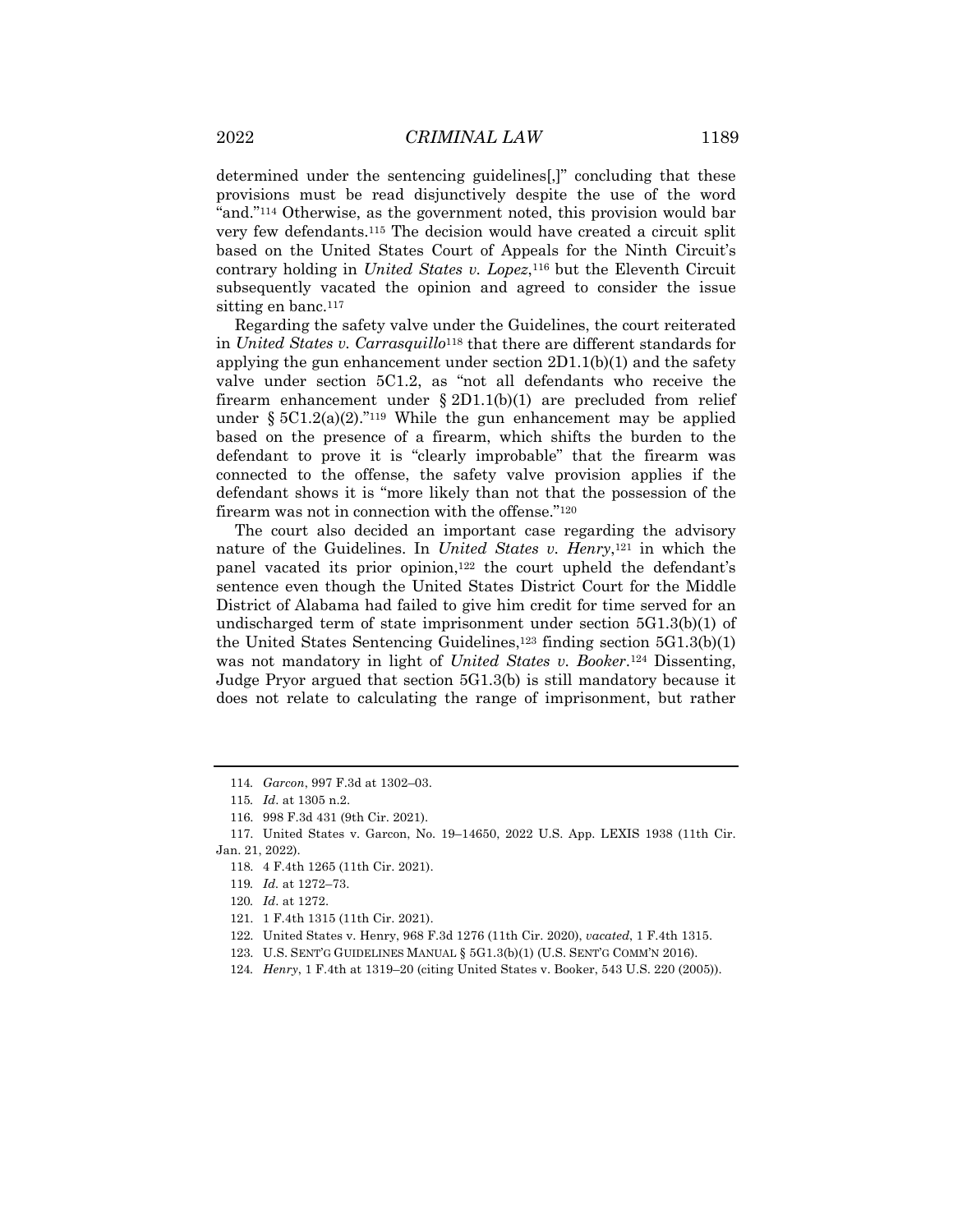tells courts "which kind of sentence to impose—a concurrent sentence or a consecutive sentence."125

#### V. POST-CONVICTION PROCEEDINGS

The Eleventh Circuit rendered several significant opinions in postconviction proceedings, most notably involving inmate petitions for "compassionate release" under Title 18  $\S 3582(c)(1)(A)$  of the United States Code.<sup>126</sup> Under section  $3582(c)(1)(A)$ , a district court may release an inmate or reduce their sentence if there are "extraordinary and compelling reasons" warranting relief, and relief is otherwise consistent with the factors under 18 U.S.C.  $\S 3553(a)$ .<sup>127</sup> The First Step Act of 2018 amended this statute to allow inmates to file their own motions directly with the court, rather than leaving it exclusively within the discretion of the Bureau of Prisons (BOP), after the inmate has exhausted their administrative remedies or after thirty days have elapsed after the warden's receipt of the inmate's request.<sup>128</sup>

Many inmates began filing such motions when the COVID-19 pandemic began. As the COVID-19 pandemic continued, inmates continued filing motions for compassionate release. A critical issue that emerged was whether, in light of the amendments to section  $3582(c)(1)(A)(i)$ , district courts have discretion to determine what constitutes "extraordinary and compelling reasons."129 Previously, section 1B1.13 of the United States Sentencing Guidelines<sup>130</sup> provided four narrow categories of circumstances that constitute such reasons, namely based on an inmate's health or family circumstances, and this policy was binding on district courts.131

In a break with every other circuit to consider the issue, the Eleventh Circuit held in *United States v. Bryant*<sup>132</sup> that section 1B1.13 remains a binding policy statement limiting the circumstances that can constitute "extraordinary and compelling reasons" warranting a sentence reduction under section  $3582(c)(1)(A).$ <sup>133</sup> Dissenting, Judge Martin noted that the plain language of section 1B1.13 states that "the policy

<sup>125</sup>*. Id.* at 1332–33 (Pryor, J., dissenting).

<sup>126.</sup> 18 U.S.C. § 3582(c)(1)(A) (2018).

<sup>127</sup>*. Id.*

<sup>128</sup>*. Id.*

<sup>129</sup>*. Id.*

<sup>130.</sup> U.S. SENT'G GUIDELINES MANUAL § 1B1.13 (U.S. SENT'G COMM'N 2018).

<sup>131</sup>*. Id.*

<sup>132.</sup> 996 F.3d 1243 (11th Cir. 2021).

<sup>133</sup>*. Id.* at 1251–52, 1265.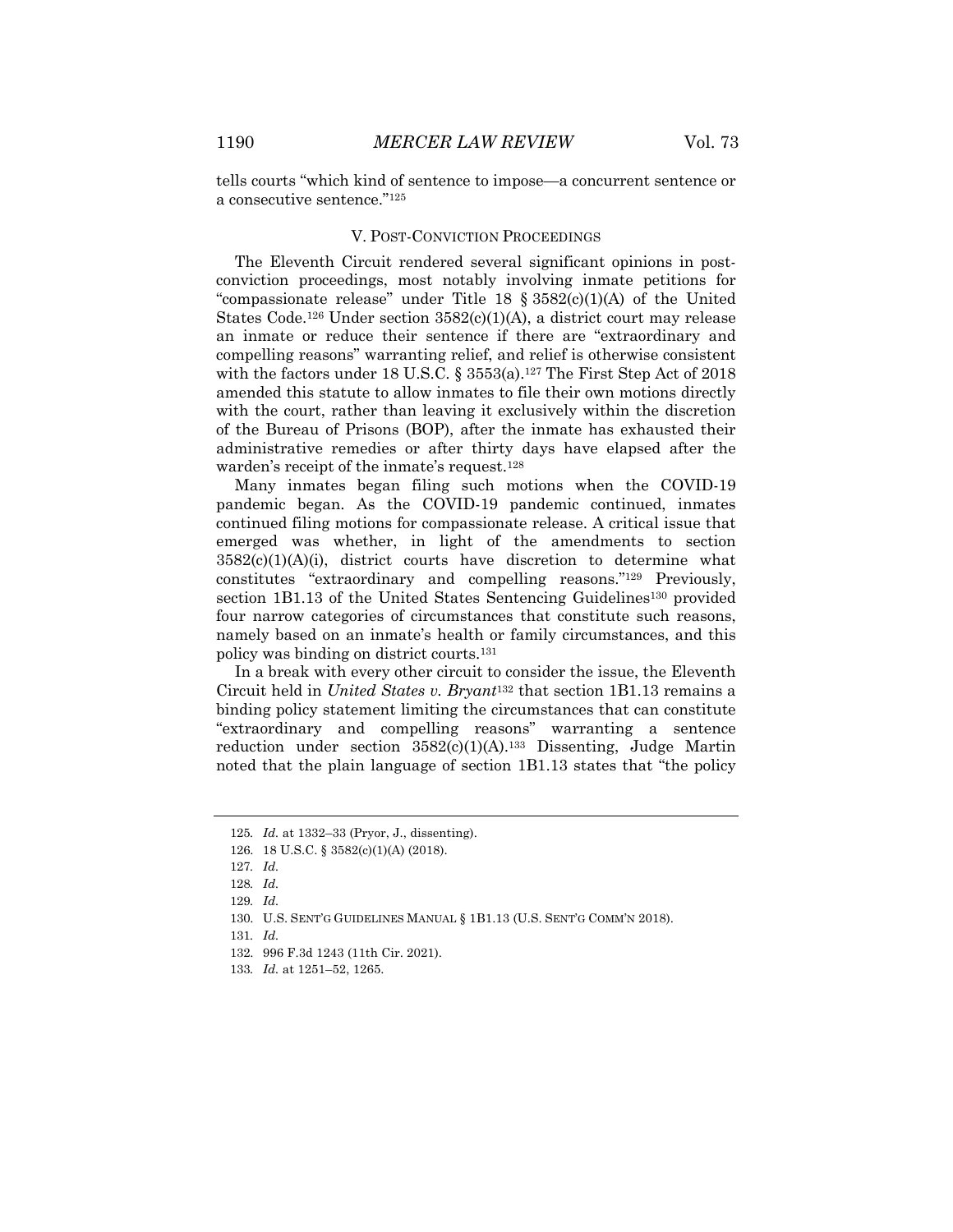statement applies only to motions brought by the Director of the BOP[,]" and not for motions brought by inmates.<sup>134</sup>

The court decided several other opinions governing the applicability of section  $3582(c)(1)(A)$ . For example, a district court does not err when it denies a motion under section  $3582(c)(1)(A)$  based on the section 3553(a) factors without determining whether a defendant had presented "extraordinary and compelling reasons."135 Similarly, a district court is not required to analyze those factors if it first determines there are no "extraordinary and compelling reasons."136

In cases involving motions for sentence reductions based on the crack-cocaine provisions of the First Step Act, the court vacated the United States District Court for the Southern District of Florida's summary denial of the defendant's motion in *United States v. Stevens*,137 holding for the first time that, though the district court is not required to consider the section 3553(a) sentencing factors in this context, an order on such a motion was nevertheless invalid if it did not "adequately explain its sentencing decision to allow for meaningful appellate review."138

In another matter of first impression, the court in *Armstrong v. United States*<sup>139</sup> held that a sentence reduction under Title 18 § 3582(c) of the United States Code, does not lift the bar on successive habeas petitions.140 The Antiterrorism and Effective Death Penalty Act of 1996 (AEDPA) requires petitioners to seek authorization before they can submit additional petitions under Title 28 § 2255 of the United States Code,141 unless there has been a new intervening judgement between the petitions.142 Because modifications under section 3582(c) are mere "limited adjustment[s]," not *de novo* resentencing, however, modifications do not lift the AEDPA bar.143

Finally, in *United States v. Gonzalez*,<sup>144</sup> the court held as a matter of first impression that a defendant sentenced upon revocation of supervised release may still be eligible for a sentence reduction under

<sup>134</sup>*. Id*. at 1269 (Martin, J., dissenting).

<sup>135.</sup> United States v. Tinker, 14 F.4th 1234, 1240 (11th Cir. 2021).

<sup>136.</sup> United States v. Giron, 15 F.4th 1343, 1345–46 (11th Cir. 2021).

<sup>137.</sup> 997 F.3d 1307 (11th Cir. 2021).

<sup>138</sup>*. Id.* at 1317.

<sup>139.</sup> 986 F.3d 1345 (11th Cir. 2021).

<sup>140</sup>*. Id.* at 1347.

<sup>141.</sup> 28 U.S.C. § 2255 (2008).

<sup>142</sup>*. Armstrong*, 986 F.3d at 1351.

<sup>143</sup>*. Id*.

<sup>144.</sup> 9 F.4th 1327 (11th Cir. 2021).